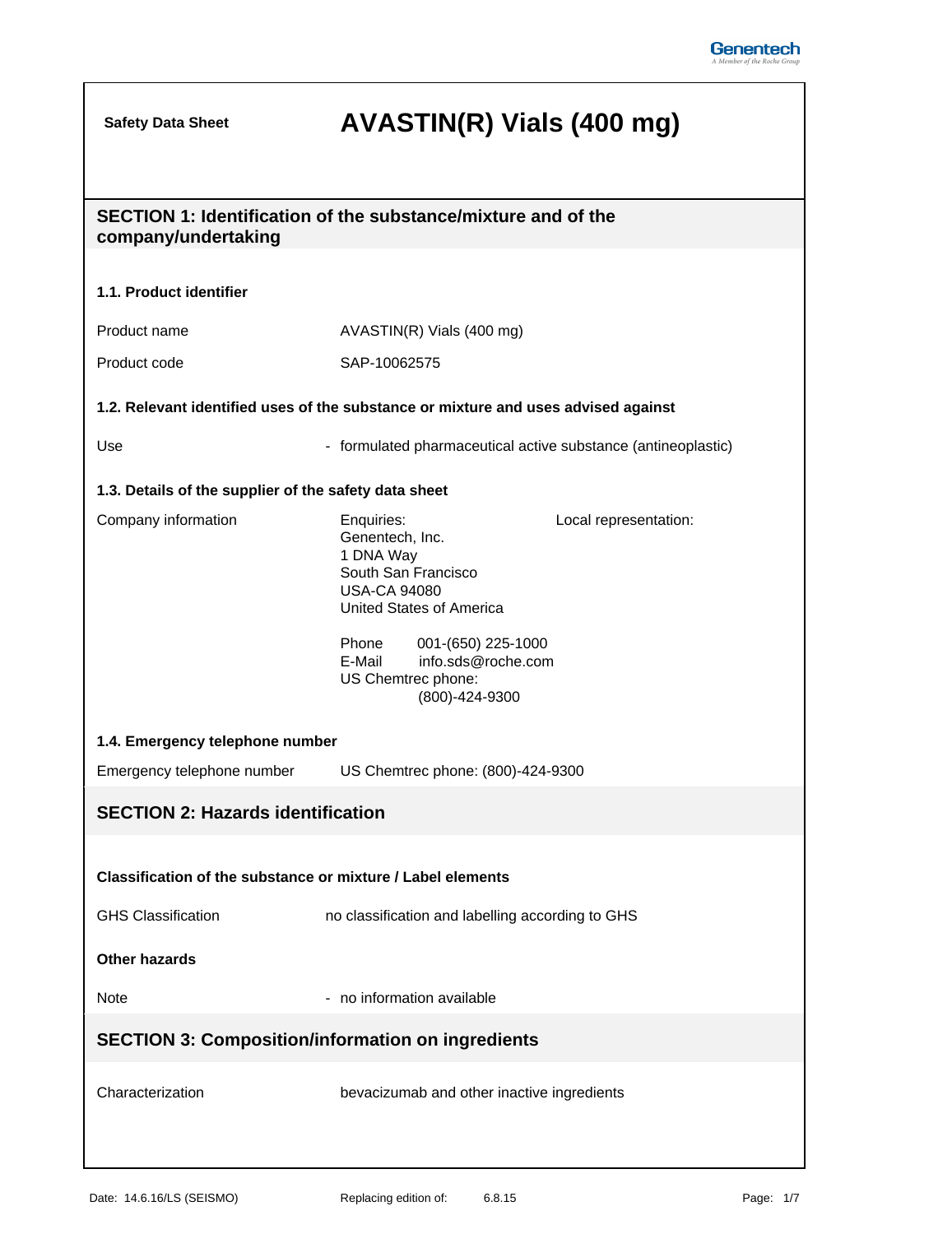## **AVASTIN(R) Vials (400 mg)**

| Ingredients                                                                     | <b>Concentration</b>              | <b>GHS-Classification</b><br>(pure ingredient)                                                                    |
|---------------------------------------------------------------------------------|-----------------------------------|-------------------------------------------------------------------------------------------------------------------|
| Bevacizumab<br>216974-75-3                                                      | ~2%                               |                                                                                                                   |
| <b>SECTION 4: First aid measures</b>                                            |                                   |                                                                                                                   |
| 4.1. Description of first aid measures                                          |                                   |                                                                                                                   |
| Eye contact                                                                     | eyelids forcibly                  | - rinse immediately with tap water for at least 20 minutes - open                                                 |
| Skin contact                                                                    |                                   | - remove immediately contaminated clothes, wash affected skin<br>with water and soap - do not use any solvents    |
| Inhalation                                                                      |                                   | - remove the casualty to fresh air and keep him/her calm<br>- in the event of symptoms get medical treatment      |
| 4.2. Most important symptoms and effects, both acute and delayed                |                                   |                                                                                                                   |
| <b>Note</b>                                                                     | - no information available        |                                                                                                                   |
| 4.3. Indication of any immediate medical attention and special treatment needed |                                   |                                                                                                                   |
| Note to physician                                                               | - treat symptomatically           |                                                                                                                   |
| <b>SECTION 5: Firefighting measures</b>                                         |                                   |                                                                                                                   |
|                                                                                 |                                   |                                                                                                                   |
| 5.1. Extinguishing media                                                        |                                   |                                                                                                                   |
| Suitable extinguishing media                                                    |                                   | - water spray jet, dry powder, foam, carbon dioxide<br>- adapt extinguishing media to surrounding fire conditions |
| Flash point (liquid)                                                            | not applicable                    |                                                                                                                   |
| 5.2. Special hazards arising from the substance or mixture                      |                                   |                                                                                                                   |
| Specific hazards                                                                | - no particular hazards known     |                                                                                                                   |
| 5.3. Advice for firefighters                                                    |                                   |                                                                                                                   |
| Protection of fire-fighters                                                     |                                   | - precipitate gases/vapours/mists with water spray                                                                |
| <b>SECTION 6: Accidental release measures</b>                                   |                                   |                                                                                                                   |
|                                                                                 |                                   |                                                                                                                   |
| 6.1. Personal precautions, protective equipment and emergency procedures        |                                   |                                                                                                                   |
| Personal precautions                                                            | - no special precautions required |                                                                                                                   |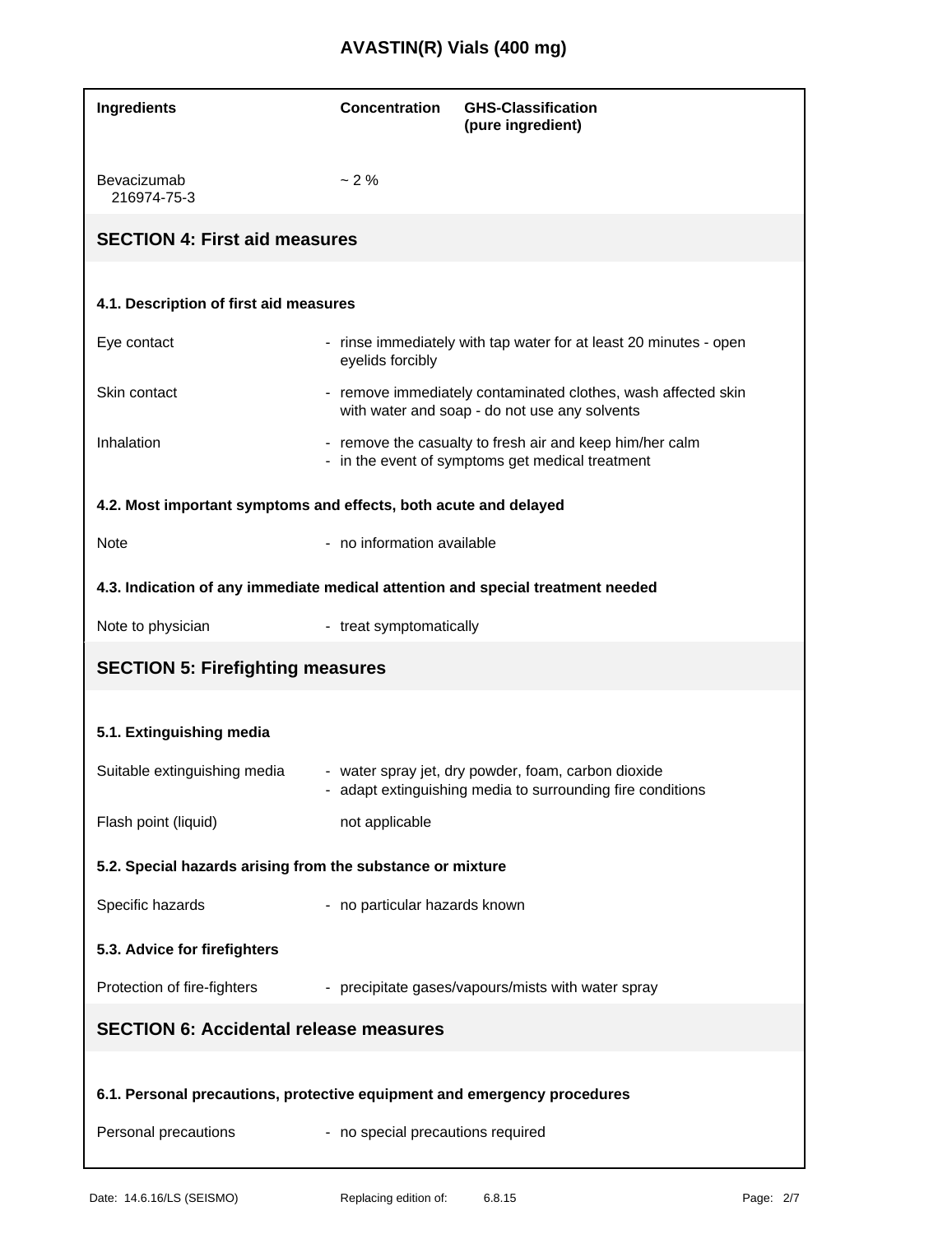| 6.2. Environmental precautions                                    |                                                                                                                                                                                                                                                                                                                                             |  |  |
|-------------------------------------------------------------------|---------------------------------------------------------------------------------------------------------------------------------------------------------------------------------------------------------------------------------------------------------------------------------------------------------------------------------------------|--|--|
| <b>Environmental protection</b>                                   | - no special environmental precautions required                                                                                                                                                                                                                                                                                             |  |  |
| 6.3. Methods and material for containment and cleaning up         |                                                                                                                                                                                                                                                                                                                                             |  |  |
| Methods for cleaning up                                           | - collect spilled solutions with inert adsorbent and hand over to<br>waste removal                                                                                                                                                                                                                                                          |  |  |
| <b>SECTION 7: Handling and storage</b>                            |                                                                                                                                                                                                                                                                                                                                             |  |  |
| 7.1. Precautions for safe handling                                |                                                                                                                                                                                                                                                                                                                                             |  |  |
| Suitable materials                                                | - aluminium, glass, enamel, stainless steel                                                                                                                                                                                                                                                                                                 |  |  |
| <b>Note</b>                                                       | - do not shake solution                                                                                                                                                                                                                                                                                                                     |  |  |
| 7.2. Conditions for safe storage, including any incompatibilities |                                                                                                                                                                                                                                                                                                                                             |  |  |
| Storage conditions                                                | $-2 - 8 °C$<br>- do not freeze<br>- protected from light                                                                                                                                                                                                                                                                                    |  |  |
| Validity                                                          | - 2 to 8 °C, in the unopened original container, see "best use before"<br>date stated on the label                                                                                                                                                                                                                                          |  |  |
| Packaging materials                                               | - vials                                                                                                                                                                                                                                                                                                                                     |  |  |
| <b>SECTION 8: Exposure controls/personal protection</b>           |                                                                                                                                                                                                                                                                                                                                             |  |  |
| 8.1. Control parameters                                           |                                                                                                                                                                                                                                                                                                                                             |  |  |
| Threshold value (Roche) air                                       | - IOEL (Internal Occupational Exposure Limit): 0.05 mg/m3<br>*1                                                                                                                                                                                                                                                                             |  |  |
| 8.2. Exposure controls                                            |                                                                                                                                                                                                                                                                                                                                             |  |  |
| Respiratory protection                                            | - Respiratory protection is recommended as a precaution to<br>minimize exposure. Effective engineering controls are considered<br>to be the primary means to control worker exposure. Respiratory<br>protection should not substitute for feasible engineering controls.<br>- respiratory protection not necessary during normal operations |  |  |
| Hand protection                                                   | - protective gloves (eg made of neoprene, nitrile or butyl rubber)                                                                                                                                                                                                                                                                          |  |  |
| Eye protection                                                    | - safety glasses                                                                                                                                                                                                                                                                                                                            |  |  |
| *1<br>referring to:                                               | Bevacizumab                                                                                                                                                                                                                                                                                                                                 |  |  |
|                                                                   |                                                                                                                                                                                                                                                                                                                                             |  |  |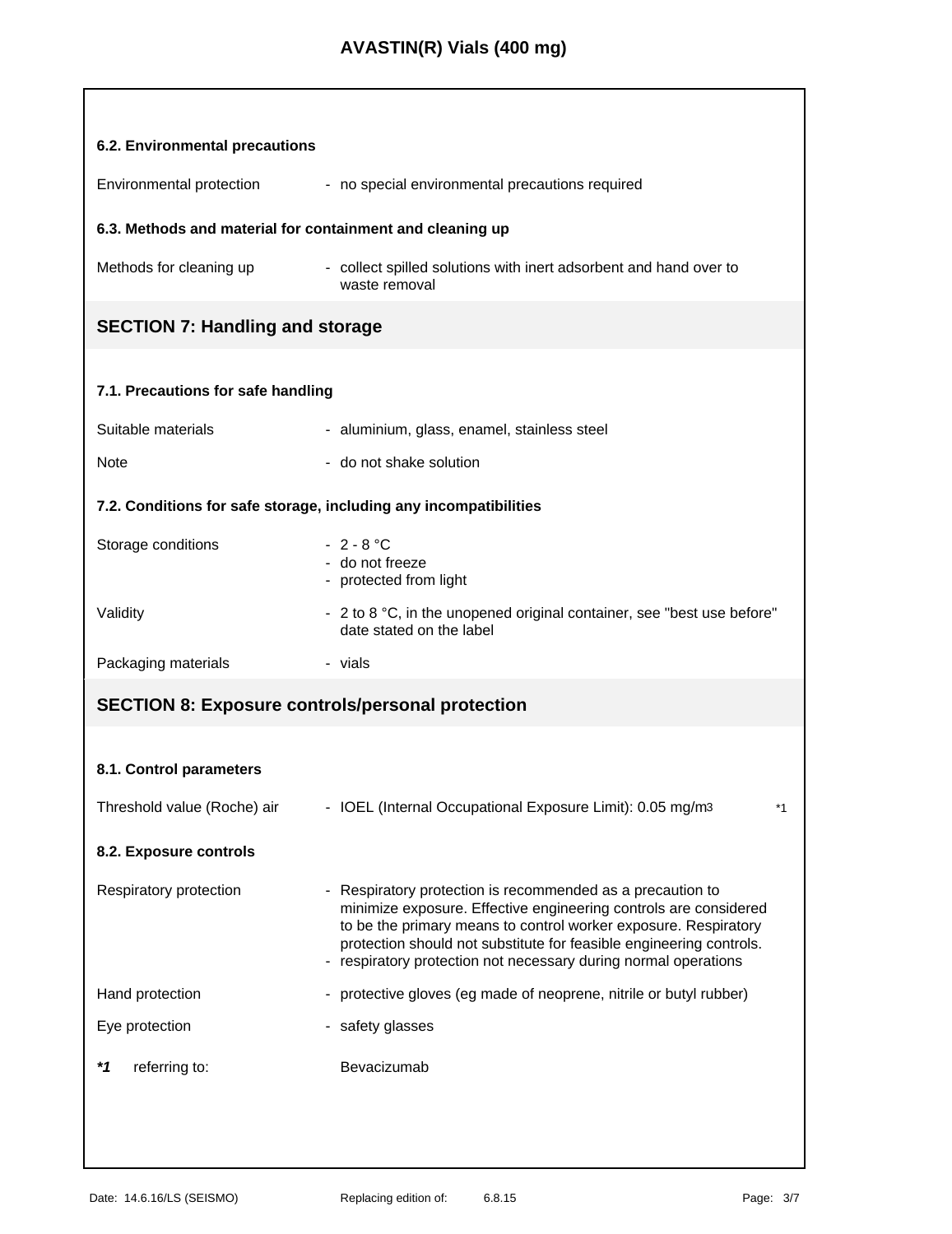| <b>SECTION 9: Physical and chemical properties</b>         |                                                                                                                                      |  |
|------------------------------------------------------------|--------------------------------------------------------------------------------------------------------------------------------------|--|
| 9.1. Information on basic physical and chemical properties |                                                                                                                                      |  |
| Color                                                      |                                                                                                                                      |  |
|                                                            | clear to slightly opalescent<br>colourless to pale brown                                                                             |  |
| Form                                                       | aqueous solution<br>sterile liquid                                                                                                   |  |
| Density                                                    | 1.031 g/ml                                                                                                                           |  |
| pH value                                                   | 5.9 to 6.3                                                                                                                           |  |
| Boiling temperature                                        | $~100~^{\circ}$ C                                                                                                                    |  |
| 9.2. Other information                                     |                                                                                                                                      |  |
| Note                                                       | - no information available                                                                                                           |  |
| <b>SECTION 10: Stability and reactivity</b>                |                                                                                                                                      |  |
|                                                            |                                                                                                                                      |  |
| 10.1. Reactivity                                           |                                                                                                                                      |  |
| Note                                                       | - no information available                                                                                                           |  |
| 10.2. Chemical stability                                   |                                                                                                                                      |  |
| <b>Stability</b>                                           | - does not contain any antimicrobial preservative; therefore, care<br>must be taken to ensure the sterility of the prepared solution |  |
| 10.3. Possibility of hazardous reactions                   |                                                                                                                                      |  |
| Note                                                       | - no information available                                                                                                           |  |
| 10.4. Conditions to avoid                                  |                                                                                                                                      |  |
| Note                                                       | - no information available                                                                                                           |  |
| 10.5. Incompatible materials                               |                                                                                                                                      |  |
| <b>Note</b>                                                | - no information available                                                                                                           |  |
| 10.6. Hazardous decomposition products                     |                                                                                                                                      |  |
| Note                                                       | - no information available                                                                                                           |  |
|                                                            |                                                                                                                                      |  |
|                                                            |                                                                                                                                      |  |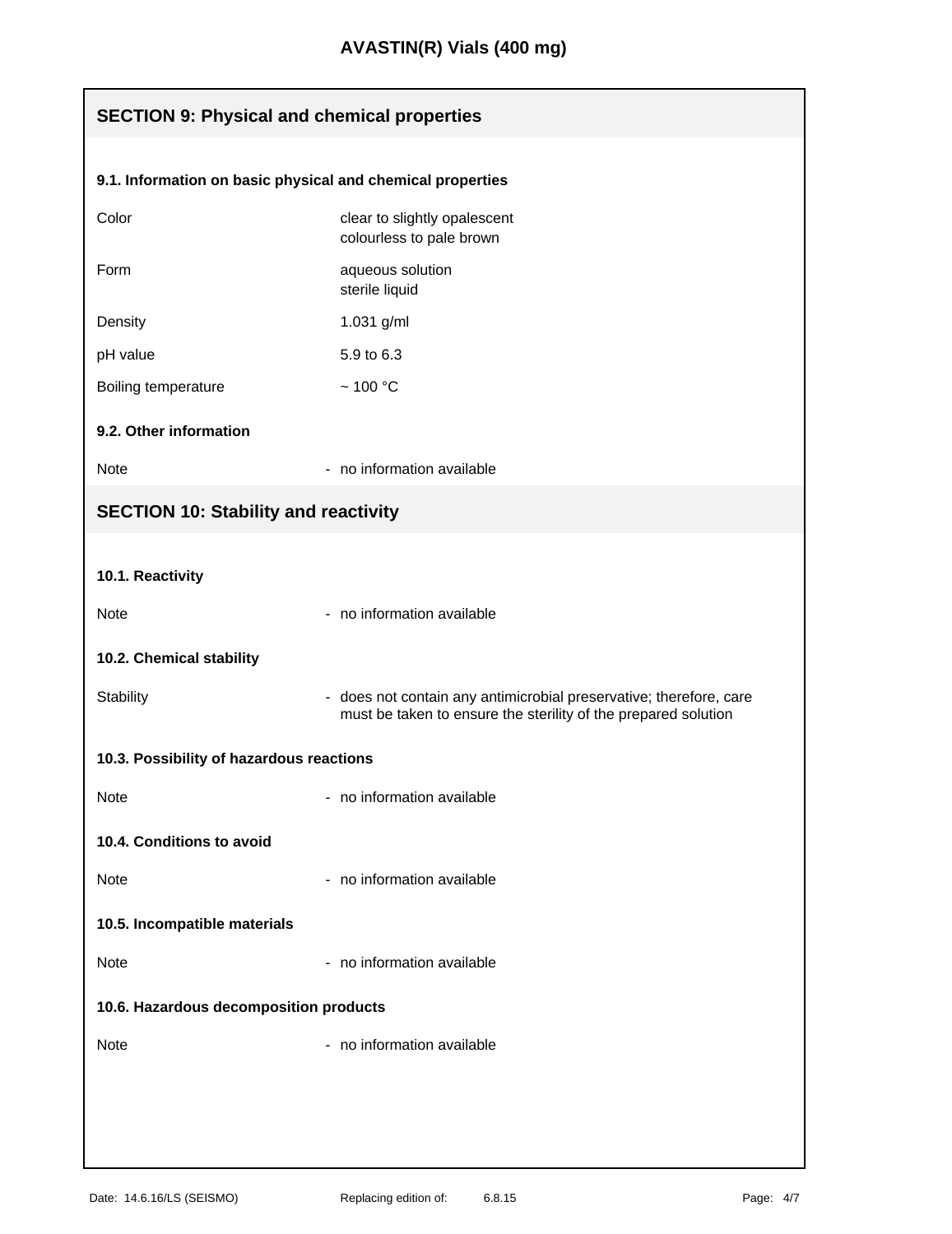## **SECTION 11: Toxicological information**

## **11.1. Information on toxicological effects**

| Acute toxicity                            | - not bioavailable by oral administration<br>*1<br>- NOEL<br>mg/kg<br>50<br>(i.v., cynomolgus monkey)<br>$*1$                                                                                                                                                                                       |
|-------------------------------------------|-----------------------------------------------------------------------------------------------------------------------------------------------------------------------------------------------------------------------------------------------------------------------------------------------------|
| Chronic toxicity                          | - LOAEL 2 mg/kg/w (i.v., cynomolgus monkey; 26 weeks)<br>$*1$                                                                                                                                                                                                                                       |
| Local effects                             | - no information available                                                                                                                                                                                                                                                                          |
| Sensitization                             | - no information available                                                                                                                                                                                                                                                                          |
| Mutagenicity                              | - no information available                                                                                                                                                                                                                                                                          |
| Carcinogenicity                           | - no information available                                                                                                                                                                                                                                                                          |
| Reproductive toxicity                     | - teratogenic and embryotoxic (i.v., rabbit)<br>$*1$<br>critical exposure in human after parenteral administration only<br>$*1$<br>parenteral administration to pregnant women can cause fetal harm*1                                                                                               |
| STOT-single exposure                      | - no information available                                                                                                                                                                                                                                                                          |
| STOT-repeated exposure                    | - no information available                                                                                                                                                                                                                                                                          |
| Aspiration hazard                         | - no information available                                                                                                                                                                                                                                                                          |
| <b>Note</b>                               | - humanized monoclonal antibody which binds to and inactivates<br>the vascular endothelial growth factor (VEGF)<br>*1<br>- therapeutic dose: 5 mg/kg/2w<br>*1<br>- elimination half-life: 20 d<br>*1<br>side effect(s) during therapy: tendency to bleeding,<br>thrombophlebitis, proteinuria<br>*1 |
| <b>Potential Health Effects</b>           | - Exposure: Inhalation, Ingestion, Skin contact, Eye contact                                                                                                                                                                                                                                        |
|                                           | - Carcinogenicity: not listed by NTP, IARC or OSHA                                                                                                                                                                                                                                                  |
| <b>Additional Health Information</b>      | - Conditions aggravated: Hypersensitivity to this material and other<br>materials in its chemical class.                                                                                                                                                                                            |
| *1<br>referring to:                       | Bevacizumab                                                                                                                                                                                                                                                                                         |
| <b>SECTION 12: Ecological information</b> |                                                                                                                                                                                                                                                                                                     |
|                                           |                                                                                                                                                                                                                                                                                                     |
| 12.1. Toxicity                            |                                                                                                                                                                                                                                                                                                     |
| Ecotoxicity                               | - no adverse influence on substrate biodegradation (activated<br>sludge)<br>concentration (14 d) 100 mg active substance/l<br>(Manometric Respirometry Test, OECD No. 301 F)                                                                                                                        |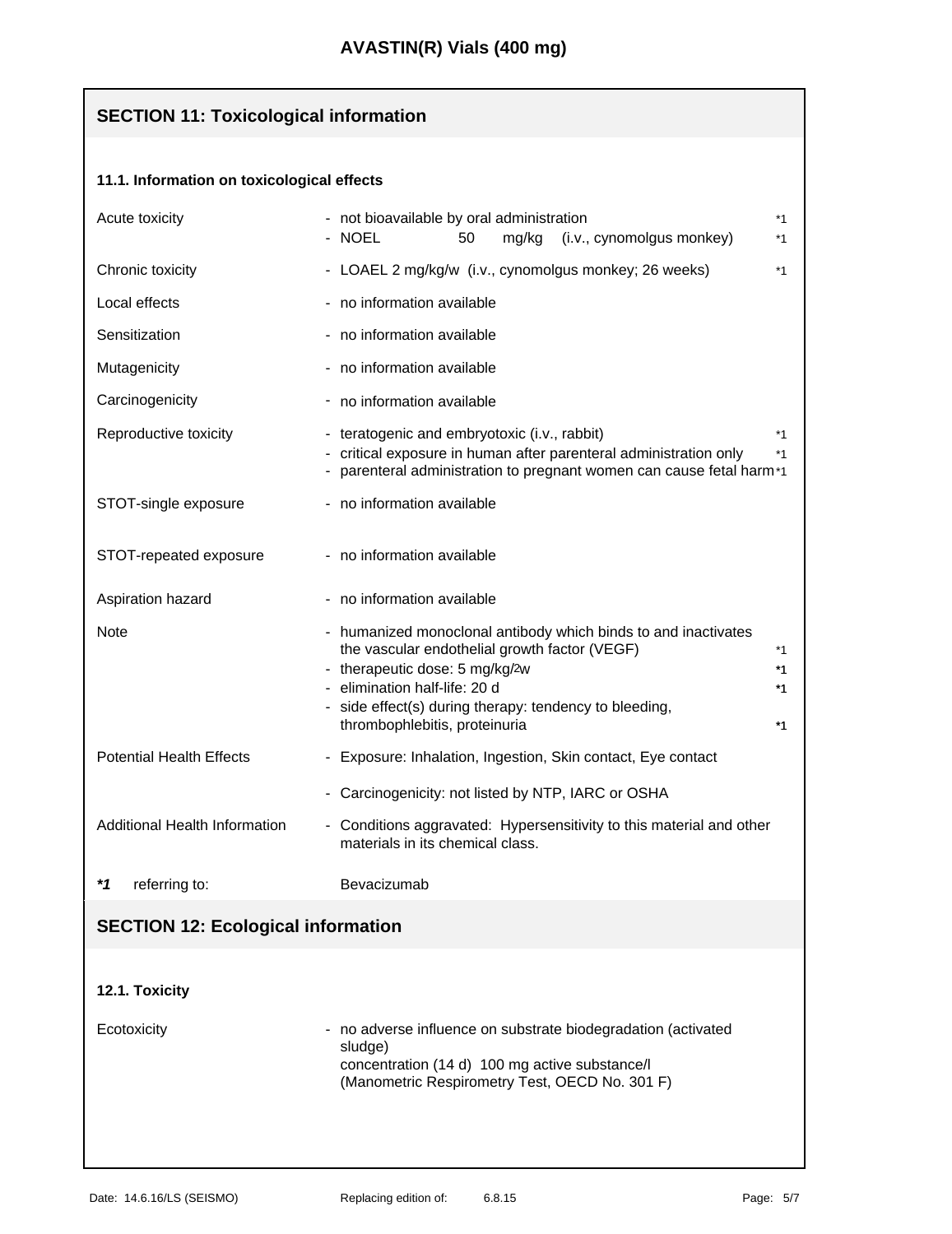## **AVASTIN(R) Vials (400 mg)**

|                                            | barely toxic for algae (nominal concentration $= 100$ mg/l), growth<br>inhibition possibly due to turbidity caused by test substance<br>(Scenedesmus (=Desmodesmus) subspicatus)<br>$\text{ErC}_{50}$ (72 h) > 100 mg active substance/l<br>$EbC_{50}$ (72 h) ~ 100 mg active substance/l<br>NOEC (72 h) < 100 mg active substance/l<br>(OECD No. 201)<br>- barely toxic for planktonic crustaceans (nominal concentration<br>= 100 mg/l) (Daphnia magna)<br>$EC_{50}$ (48 h) > 100 mg active substance/l<br>NOEC (48 h) 100 mg active substance/l<br>(OECD No. 202) |  |
|--------------------------------------------|----------------------------------------------------------------------------------------------------------------------------------------------------------------------------------------------------------------------------------------------------------------------------------------------------------------------------------------------------------------------------------------------------------------------------------------------------------------------------------------------------------------------------------------------------------------------|--|
| 12.2. Persistence and degradability        |                                                                                                                                                                                                                                                                                                                                                                                                                                                                                                                                                                      |  |
| Ready biodegradability                     | - readily biodegradable<br>78 % BOD/ThOD, 28 d<br>96 % DOC, 28 d<br>(Manometric Respirometry Test, OECD No. 301 F)                                                                                                                                                                                                                                                                                                                                                                                                                                                   |  |
| 12.3. Bioaccumulative potential            |                                                                                                                                                                                                                                                                                                                                                                                                                                                                                                                                                                      |  |
| <b>Note</b>                                | - no information available                                                                                                                                                                                                                                                                                                                                                                                                                                                                                                                                           |  |
| 12.4. Mobility in soil                     |                                                                                                                                                                                                                                                                                                                                                                                                                                                                                                                                                                      |  |
| Note                                       | - no information available                                                                                                                                                                                                                                                                                                                                                                                                                                                                                                                                           |  |
| 12.5. Results of PBT and vPvB assessment   |                                                                                                                                                                                                                                                                                                                                                                                                                                                                                                                                                                      |  |
| <b>Note</b>                                | - no information available                                                                                                                                                                                                                                                                                                                                                                                                                                                                                                                                           |  |
| 12.6. Other adverse effects                |                                                                                                                                                                                                                                                                                                                                                                                                                                                                                                                                                                      |  |
| Note                                       | - no information available                                                                                                                                                                                                                                                                                                                                                                                                                                                                                                                                           |  |
| <b>SECTION 13: Disposal considerations</b> |                                                                                                                                                                                                                                                                                                                                                                                                                                                                                                                                                                      |  |
| 13.1. Waste treatment methods              |                                                                                                                                                                                                                                                                                                                                                                                                                                                                                                                                                                      |  |
| Waste from residues                        | - observe local/national regulations regarding waste disposal                                                                                                                                                                                                                                                                                                                                                                                                                                                                                                        |  |
| <b>SECTION 14: Transport information</b>   |                                                                                                                                                                                                                                                                                                                                                                                                                                                                                                                                                                      |  |
| <b>Note</b>                                | - not classified as Dangerous Good according to the Dangerous<br>Goods Regulations, proper shipping name non-regulated                                                                                                                                                                                                                                                                                                                                                                                                                                               |  |